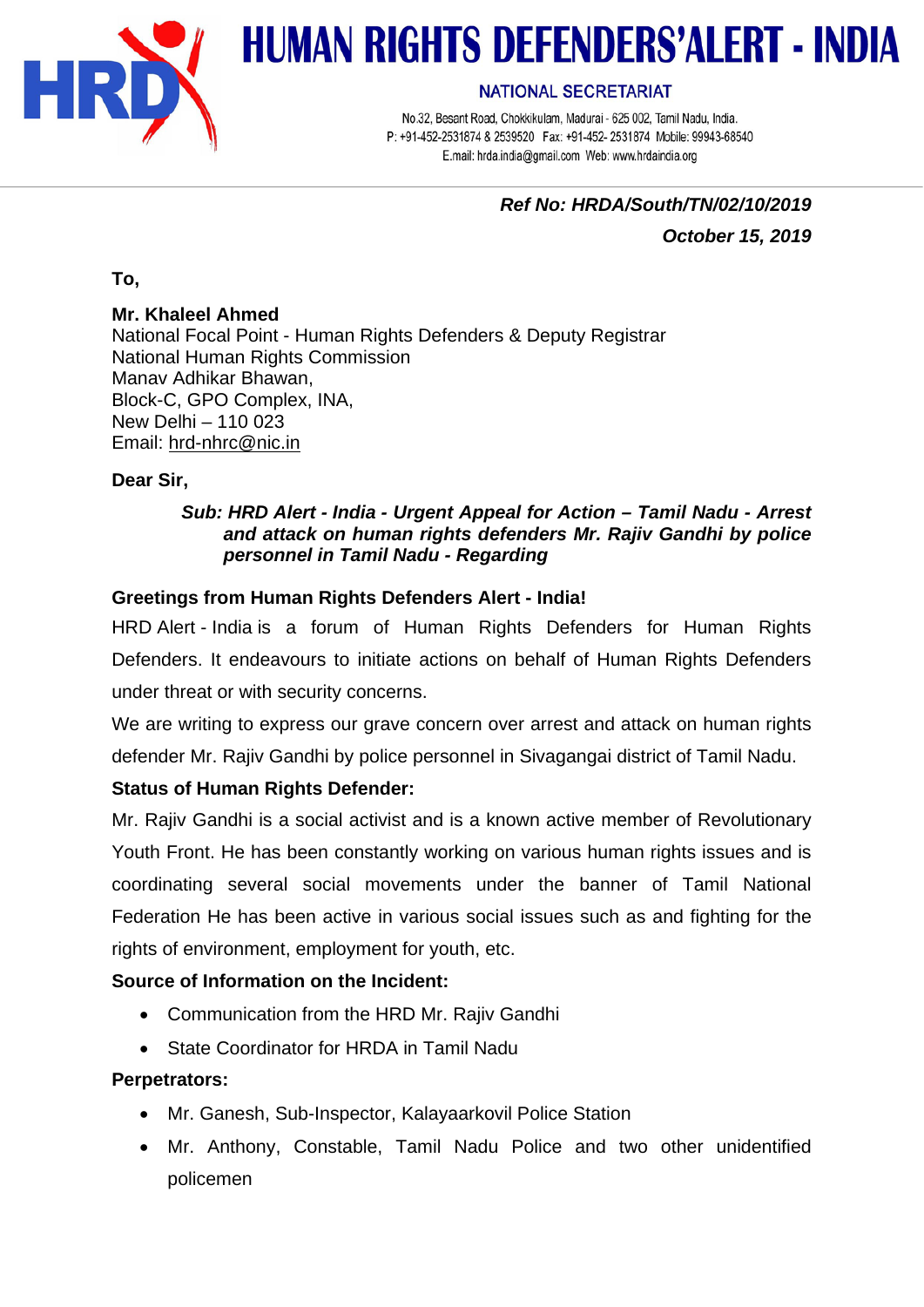#### **Details of the Incident:**

On 14.07.2019, bull fight was organised in Kaanchipatti village, Kalayarkovil taluk, Sivagangai district during a temple festival. Hundreds of people from surrounding villages. Several policemen were deployed for maintaining security during the event. During the middle of the event, one policeman Mr. Anthony (PC 175) and two other policemen started to indiscriminately attack the people who were witnessing the event without any provocation. Mr. Rajiv Gandhi who was present in this event after seeing this brutal attack by the policemen questioned them as to why they were attacking the innocent people. The policemen immediately started to attack Mr. Rajiv Gandhi and shouted at him saying how dare he questions a policeman. He was then dragged to Kalayarkovil police station where the Sub-Inspector Mr. Ganesh abused Mr. Rajiv Gandhi and asked him if he belongs to Revolutionary Youth Front, he cannot question the police. He also threatened him and said that he has created many 'problems' by protesting against many issues. Then the policemen registered a false case against Mr. Rajiv Gandhi and filed a FIR with Cr. No: 284/2019 under sections 294 (b), 353, 323, 506 (II) of the Indian Penal Code and remanded him in the prison.

It is pertinent to mention here that though there are clear guidelines from the Hon'ble Supreme Court in the case of *Arnesh Kumar v State of Bihar* where rules have been laid that it is not necessary to arrest a person for offences which are punishable for less than 7 years of imprisonment. Though all the charges against Mr. Rajiv Gandhi were less than 7 years of imprisonment he was arrested.

# **Appeal:**

We, therefore urge you to immediately take necessary steps and:

- Order an immediate, independent, thorough, transparent, effective and impartial investigation into the above-mentioned incident of arrest and attack on human rights defender Mr. Rajiv Gandhi
- Ensure that all the false complaints filed against the HRD to harass and threaten them should be quashed
- Ensure provision of reparation, compensation, apology to the defender for the psychological sufferings she has undergone because of the threats and provide a re-assurance of not engaging in such acts against HRDs

Looking forward to your immediate action in this regard,

Yours sincerely,

*Henri Tiphagne* **Honorary National Working Secretary**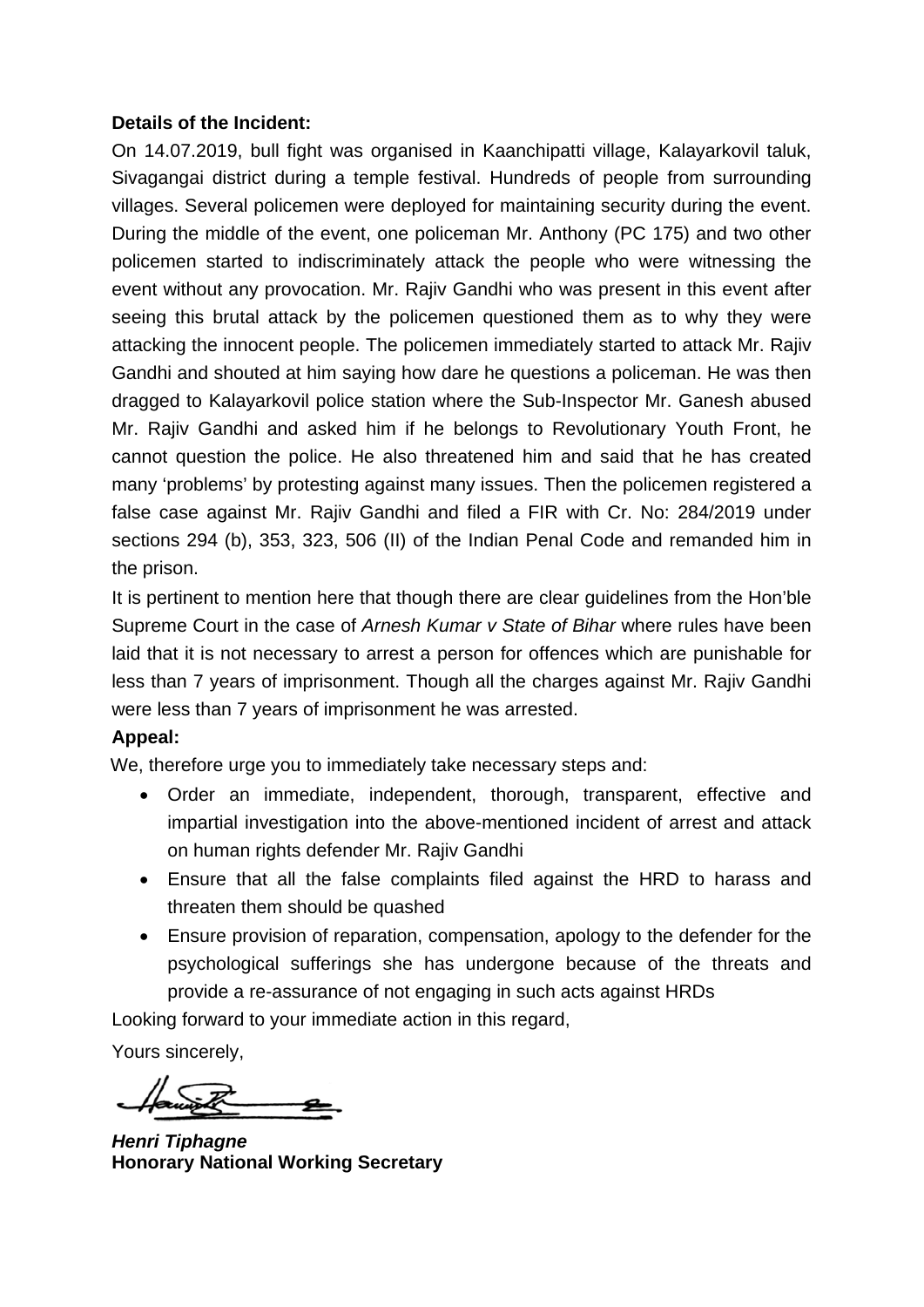#### *Copy to:*

Tmt. Justice T. Meenakumari, **Hon'ble Chairperson,** Tamil Nadu State Human Rights Commission 143, P.S. Kumarasamy Raja Salai, (Greenways Road) Chennai – 600 028 Tamil Nadu e-mail: [shrc@tn.nic.in](mailto:shrc@tn.nic.in)

Hon'ble Shri. Banwarilal Purohit **Governor of Tamil Nadu** Governor's Secretariat Raj Bhavan, Chennai - 600 022 e-mail: [g](mailto:govtam@nic.in)ovtam@nic.i[ngovernor@tn.nic.in](mailto:govtam@nic.in)

#### **Hon'ble Chief Minister,**

State of Tamil Nadu, Chief Minister's Office Secretariat, Chennai 600 009 Email: [c](mailto:cmsec@tn.gov.in)msec@tn.gov.i[ncmcell@tn.gov.in](mailto:cmsec@tn.gov.in)

Thiru K. Shanmugam, IAS **Chief Secretary** Government of Tamil Nadu, Tamil Nadu Secretariat, St. George Fort, Chennai 600 009 Email: [cs@tn.gov.in](mailto:cs@tn.gov.in)

ThiruJ.K.Tripathy, IPS., **Director General of Police,** Dr. Radhakrishnan Salai, Mylapore, Chennai 600 004 Email: [dgp@tn.gov.in](mailto:dgp@tn.gov.in)

# **Front Line-The International Foundation for the Protection of Human Rights Defenders**

Second Floor Grattan House Temple Road, Blackrock Co. Dublin, Ireland Email : [info@frontlinedefenders.orgdeanne@frontlinedefenders.org](mailto:info@frontlinedefenders.org) [asia@frontlinedefenders.org](mailto:asia@frontlinedefenders.org)